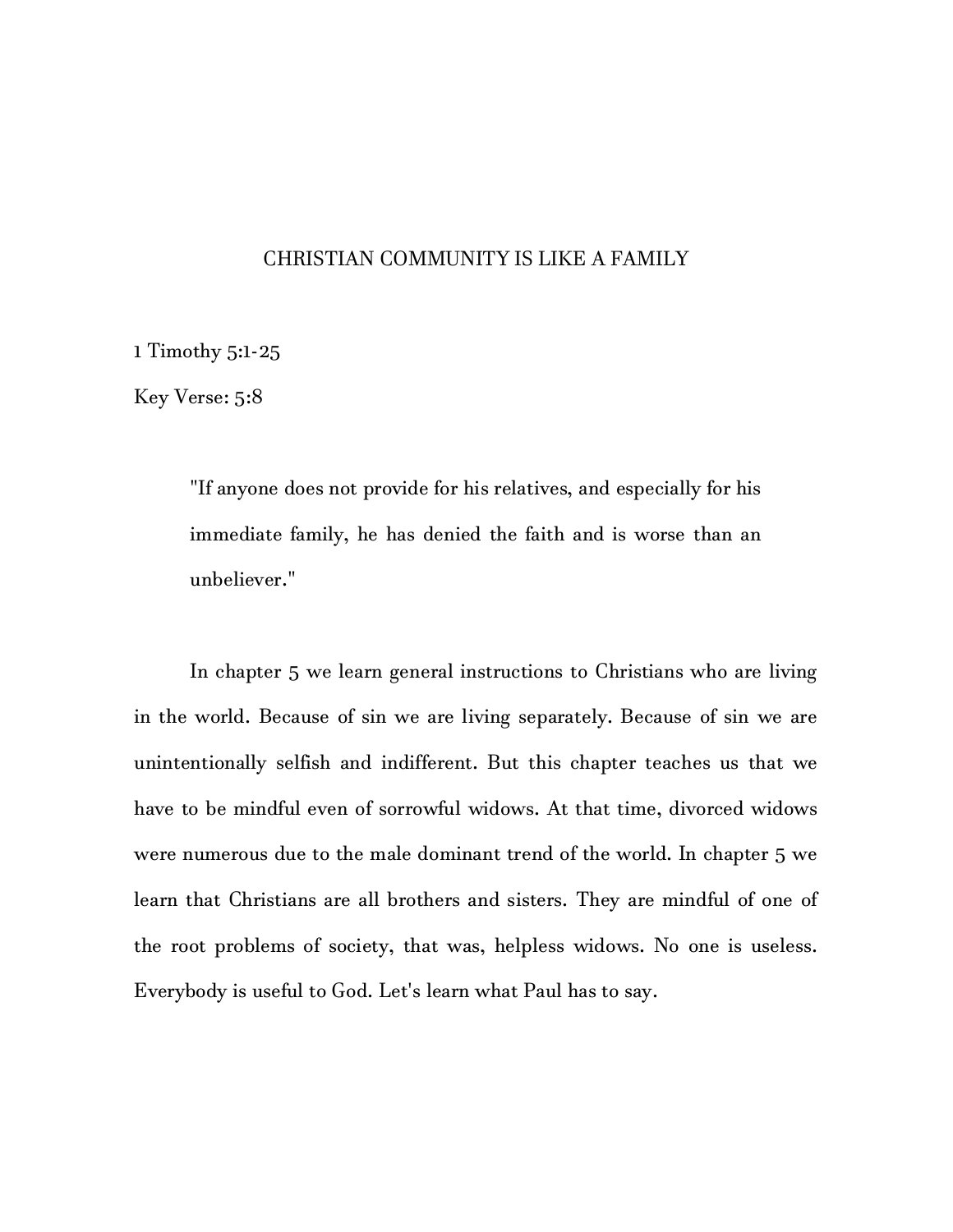## I. Ethical relationships of a Christian community  $(1-8)$

First, mutual respect  $(1-3)$ . Look at verse 1. "Do not rebuke an older man harshly, but exhort him as if he were your father. Treat younger men as brothers...." As we know well, the gospel of our Lord Jesus Christ changed people's hearts. There were no ethical or moral standards at that time. Even if people had them, they were chaotic. In verse 1 we learn two things. Firstly, we must have a basic respect for an older man as our father. And we must also treat younger men with respect. It sounds very plain. But in the ancient time, old men were regarded as old men who were useless because they lost their labor power. On the other hand, in the ancient time older men treated younger men as ignorant with no experience. Here, "treat younger men as brothers," is a truly revolutionary declaration. When the young men saw young women, they did not see them as their own sisters. They saw them as the objects of pleasure. When Christians think of young women as their own sisters, young men will not ruin young women, because they will think, "they are my sisters." There was a young minister. He ministered to his church very well. But when he saw young women, he did not see his own sisters, but he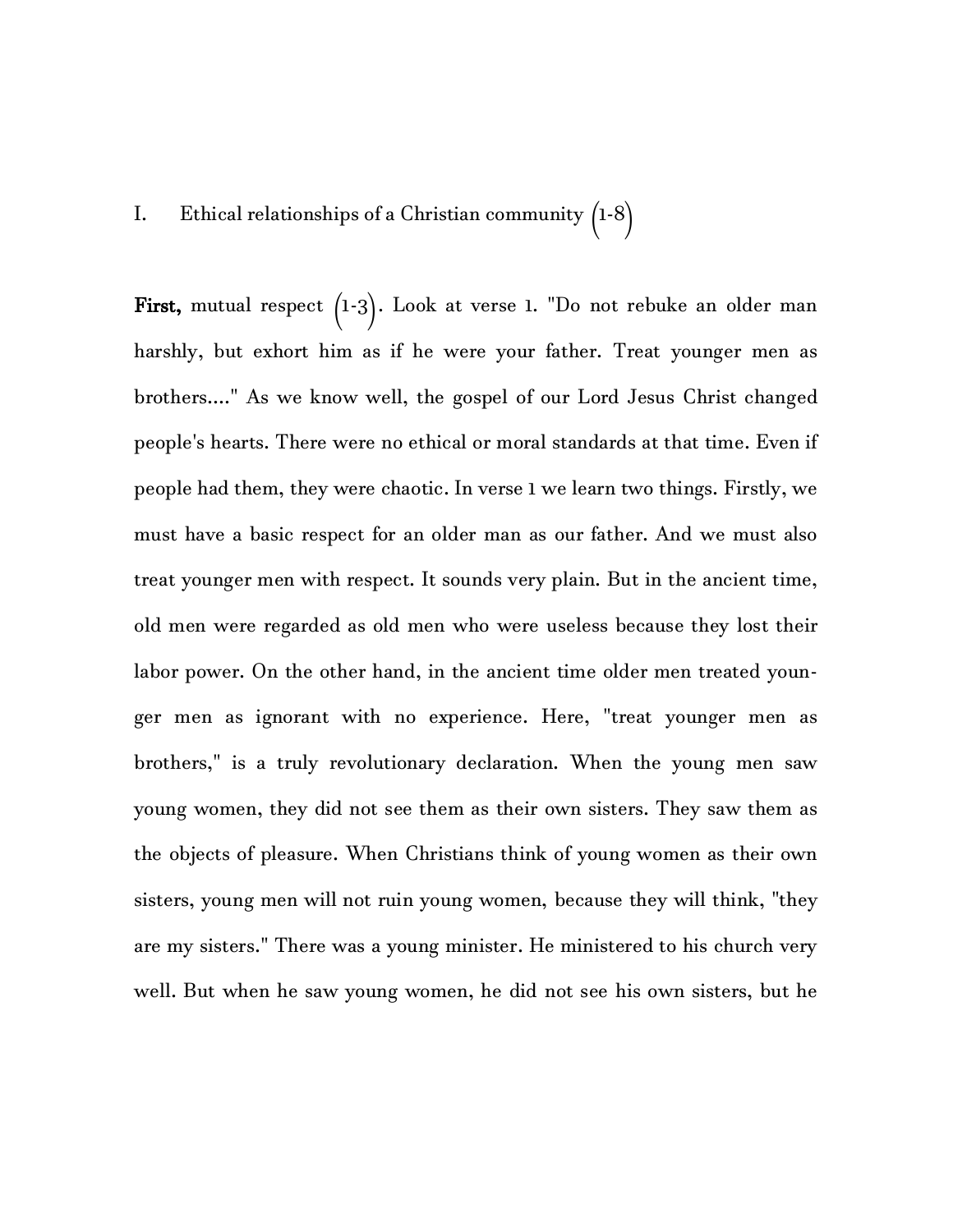saw them as young women. One day he went up on a mountain and began to pray to solve this problem. He heard God's word, "I am the good shepherd. The good shepherd lays down his life for the sheep" (Jn 10:11). Then he realized that he is a father to young men, especially to young women, and his church members are all his sons and daughters. These days many young men see young women as young women. As a result, they make many mistakes. But we must see young women as our precious sisters. This part reminds us of the Lord's prayer, "Our Father in heaven, hallowed be your name..."  $(Mt 6:9)$ .

Paul wrote verses 1 and 2 in order to talk about widows. Look at verse 3. "Give proper recognition to those widows who are really in need." In Paul's times widows were regarded as burdensome people. So many widows came into the churches as their shelter. The church leaders did not know how to deal with them. Since the gospel of Jesus Christ was not fully preached and rooted, the moral and ethical standards were very low. But the church is a Christian community like a family. So they had to deal with the widows. Look at verse 3. "Give proper recognition to those widows who are really in need." This one verse is really an epoch-making event. Widows are generally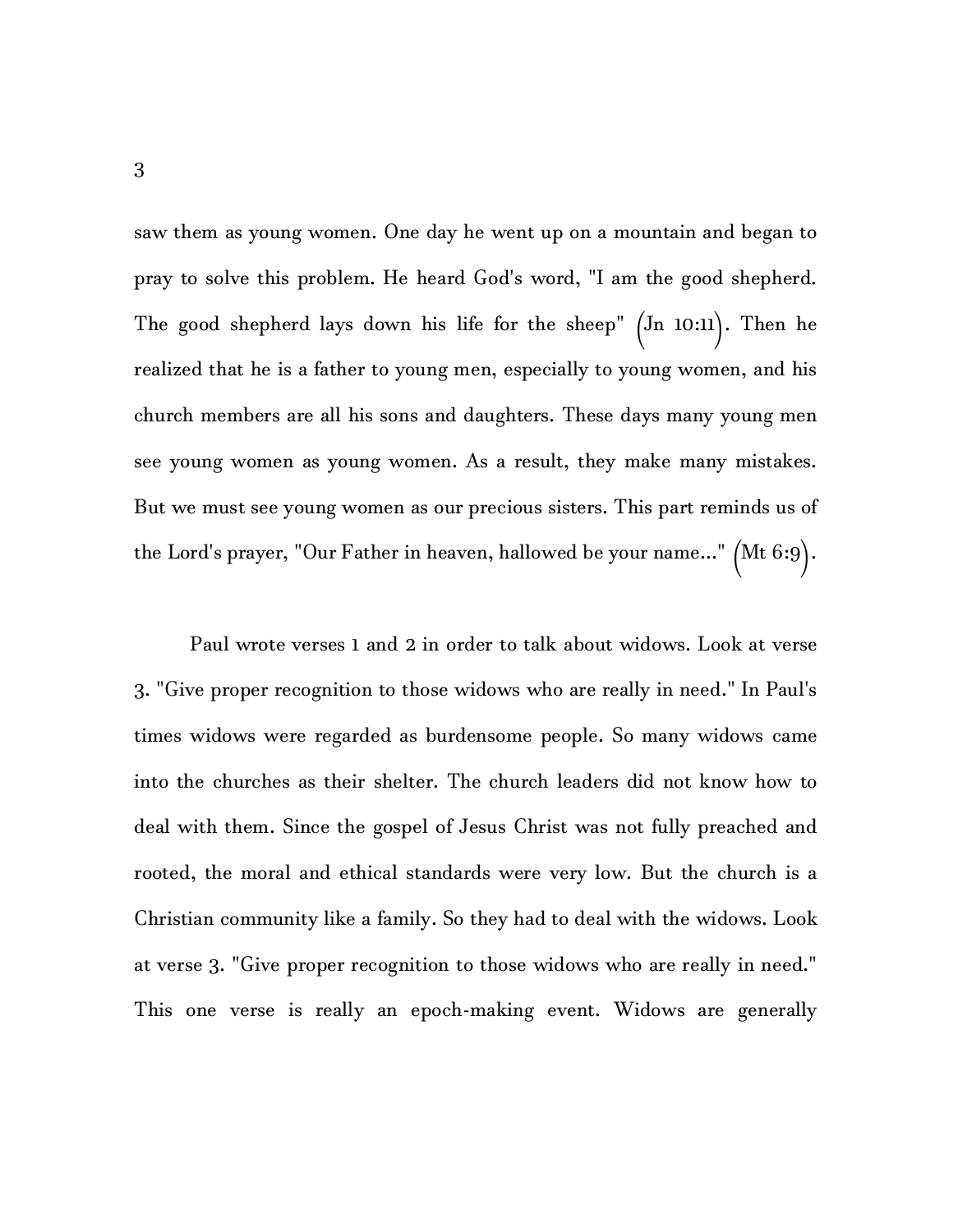hopeless and they had no husbands. So they were known as burdensome and annoying people. But Paul says, "Give proper recognition..." Paul's saying was unacceptable and intolerable to the people of the times.

In the oriental countries women and especially widows were regarded as pitiful people. In a family, men acted as if they were masters and women slaves. Widows were servants or slaves belonging to the unemployment agency. In China there were high-class people, middle-class people, ordinary-class people and servant-class people and slave-class people and permanent-slave-class people. The gospel of Jesus came into China in the seventeenth century. Many heard the gospel, that in God everybody is equal. These oppressed people accepted Jesus as their Savior simply because the Bible says, "All people are equal, including women." When they accepted Christ, they received baptism. They were happy to die because they believed that they are equal with others. They thought that they suffer much and die. But they have eternal life in Jesus Christ.

Second, a widow's privilege and responsibility  $(4-7)$ . Widows should raise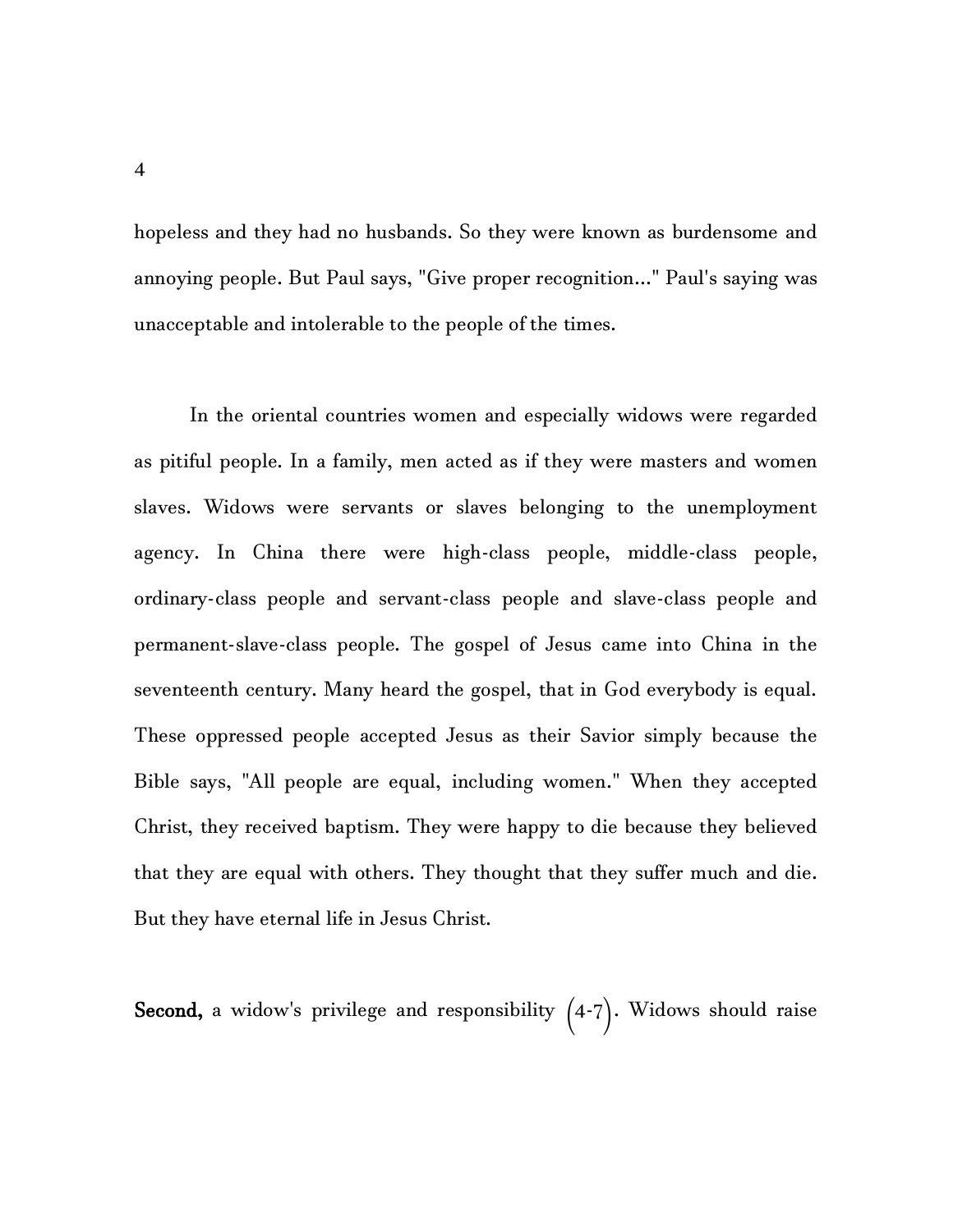children and grandchildren. How do they raise their children and grandchildren when they are bitter? They must overcome their bitterness and assume the responsibility as grandmothers before God  $(3,4)$ . Still, widows are mostly despised, not cared for. But Paul says these widows must put their hope in God, and learn how to pray, not put their hope in a second husband or someone they could depend on. Look at verse 5. "The widow who is really in need and left all alone puts her hope in God and continues night and day to pray and to ask God for help." In the Bible, widows and orphans are known as the most pitiful people. Christianity is the religion of God's deep grace. Therefore, these most pitiful people must be a good influence to their children or their grandchildren. In the time of desperation, they must put their hope in God and continue to pray day and night. Look at verse 5. "The widow who is really in need and left all alone puts her hope in God and continues night and day to pray and to ask God for help." This part reminds us of Anna, the daughter of Phanuel. She was very old. She had lived with her husband seven years after marriage and then was a widow until she was 84. She never left the temple but worshiped night and day, fasting and praying (Lk 2:36-38). Widows can be good mothers and grandmothers who raise their children as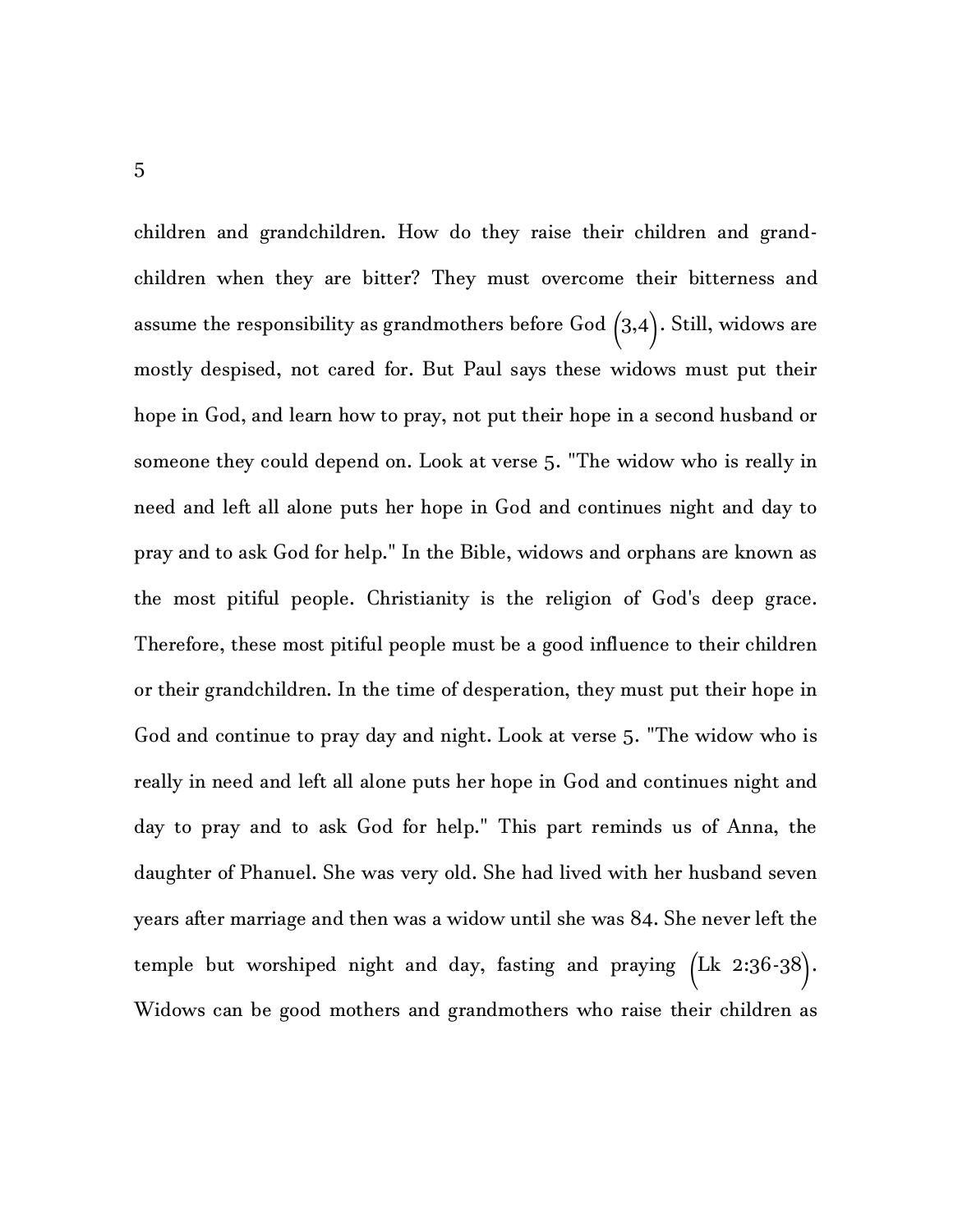godly people.

A widow's role is very important. "But the widow who lives for pleasure is dead even while she lives"  $(6)$ . At that time widows' human conditions were pitiful. But because of their human conditions they are not sorrowful people. Rather, through their hard human conditions they can glorify God by raising children as godly people and by praying for growing children and for themselves and for the nation, like Anna. But the widow who lives for pleasure is useless. Look at verse 7. "Give the people these instructions, too, so that no one may be open to blame." We must pray that grandmothers or widows may be prayer servants for the growing generation.

Third, Christians are one family  $(8)$ . Look at verse 8. "If anyone does not provide for his relatives, and especially for his immediate family, he has denied the faith and is worse than an unbeliever." This verse sounds as if a Christian man must be very faithful to his own family, even if it is an ungodly family. But family in God is different from worldly family. Jesus said in Mark 3:35, "Whoever does God's will is my brother and sister and mother." On the basis of Jesus' saying, our family is founded on the word of God. Our family is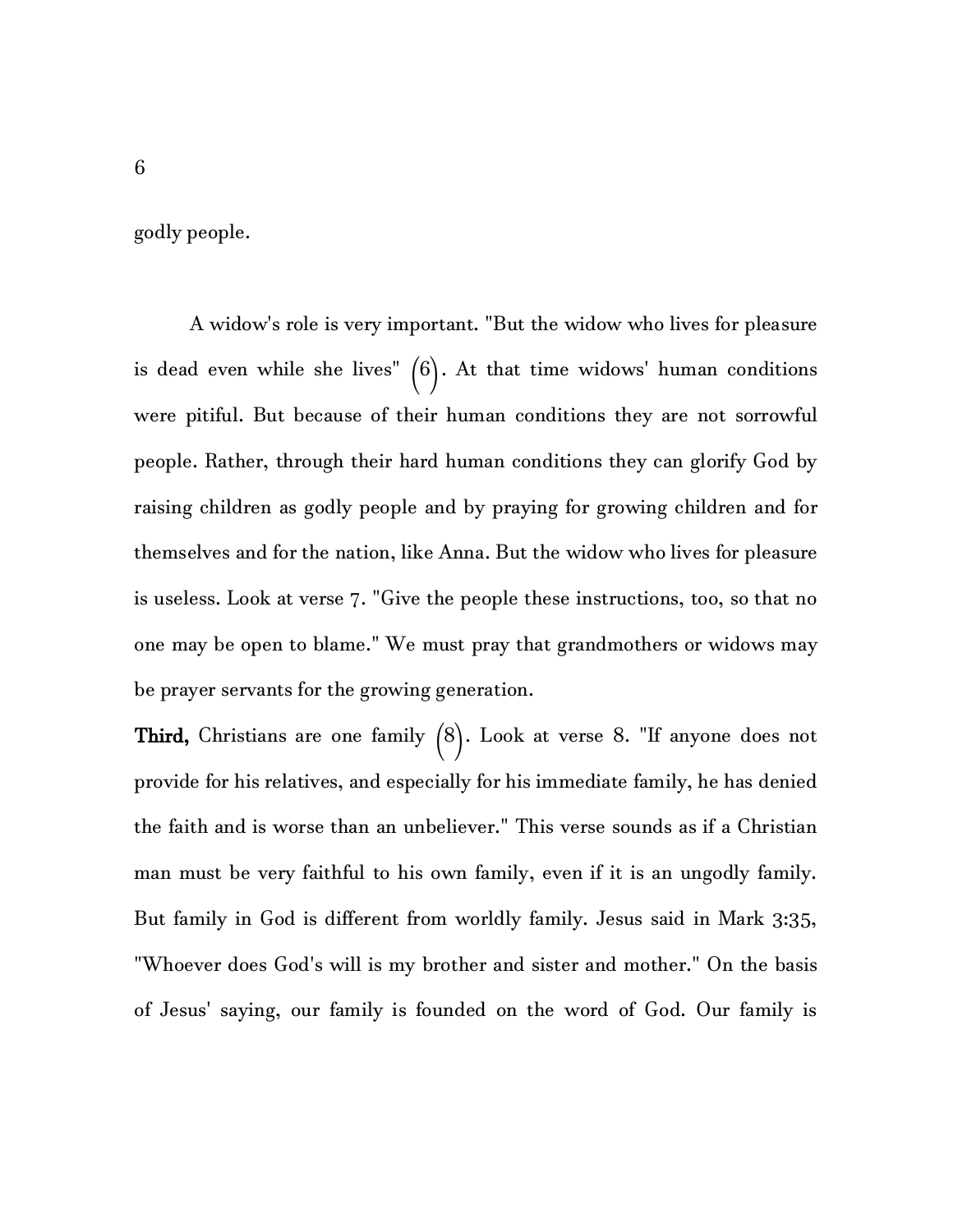founded on the precious promises of God. From Paul's point of view, a family means the church. We are all brothers and sisters who are baptized by the blood of Jesus Christ (Ro 6:5). There is still the physical bond of the family. They think that father and mother and their children are one family. And their grandfather who is in the nursing home is part of their family. Nevertheless, human bonds are temporal and each person must go in their own way until they arrive in the heavenly kingdom. Each person must stand before the judgment seat of God to know where his or her final destination is  $(2Co 5:10)$ . Soon after we will see that our beloved ones are there. Soon after we will see some of our beloved ones are not there because they had no promise of God in their hearts. When we superficially read verse 8, it seems to be that one must take care of his family first and next his relatives and neighbors. But when Paul said, "to provide for his relatives or immediate family," he meant that the family members are those whose names are in the book of life.

Christian family members cannot be indifferent to one another. They must carefully observe other members' needs, especially spiritual needs, and feed them both physically and spiritually. This is the Christian community.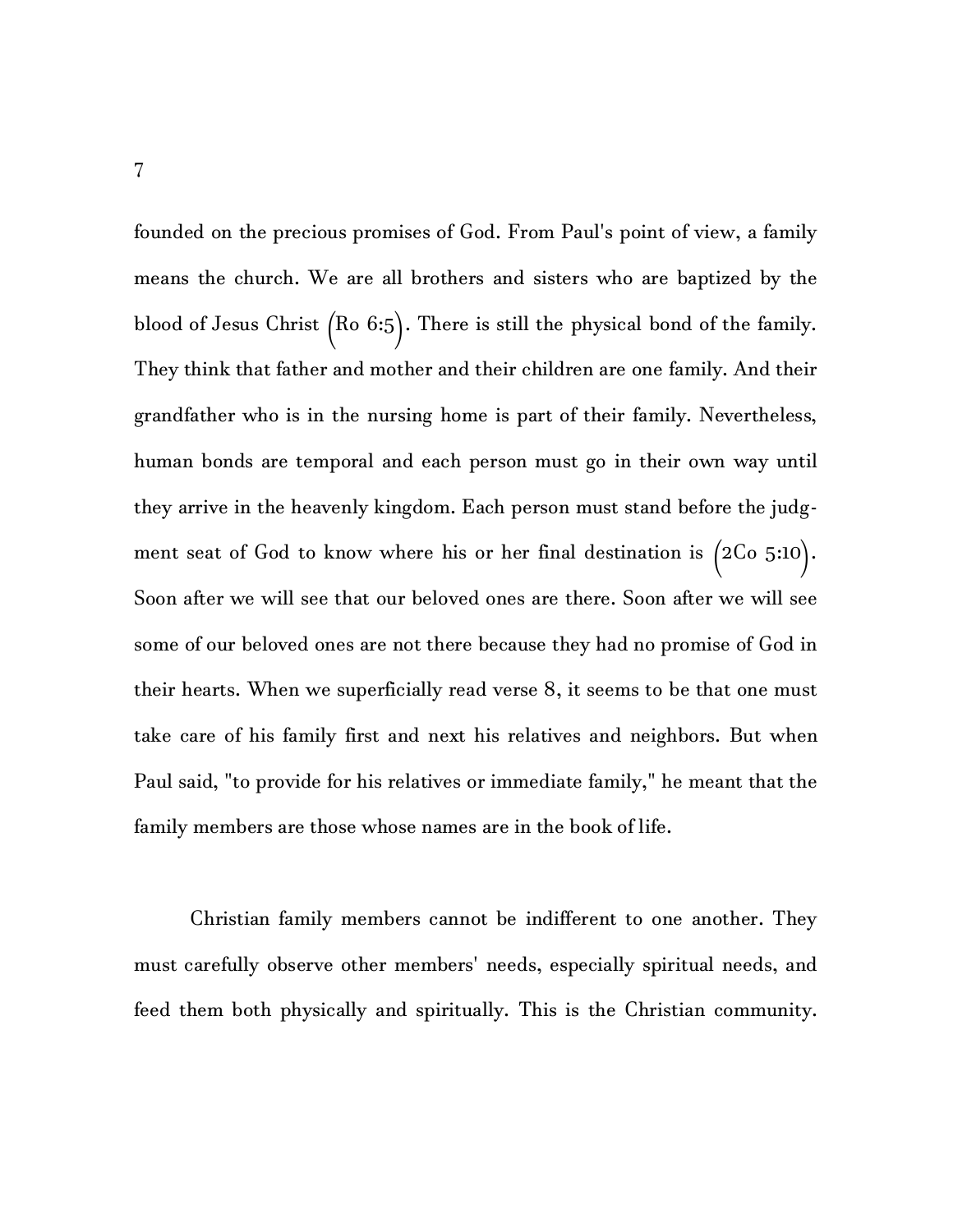This is the house church. This is the earthly tent for the holy pilgrims and those family members have one Father in heaven. If we neglect our brethren's needs, we are worse than non-Christians.

II. The art of rebuking 
$$
(9-25)
$$

First, don't ordain a widow until she is 60 years old  $(9-10)$ . If a widow had been faithful to her husband and was well known for her good deeds, such as bringing up children and showing hospitality, washing the feet of the saints, helping those in trouble and devoting herself to all kinds of good deeds, she deserves great admiration. She also deserves ordination as an overseer. In fact, not all the church members recognized that women be ordained as elders. But Paul, in the truth of God, ordained faithful women as elders of the church. He is not bound by the law. He is a man of freedom in the grace of God. But he warns that younger widows cannot be ordained. If a younger widow becomes proud and useless it had been better for her not to be ordained until she is 60 years old. Paul knew that man is basically good and evil. So Paul nailed down a command that a woman should not be ordained until she is 60 years old.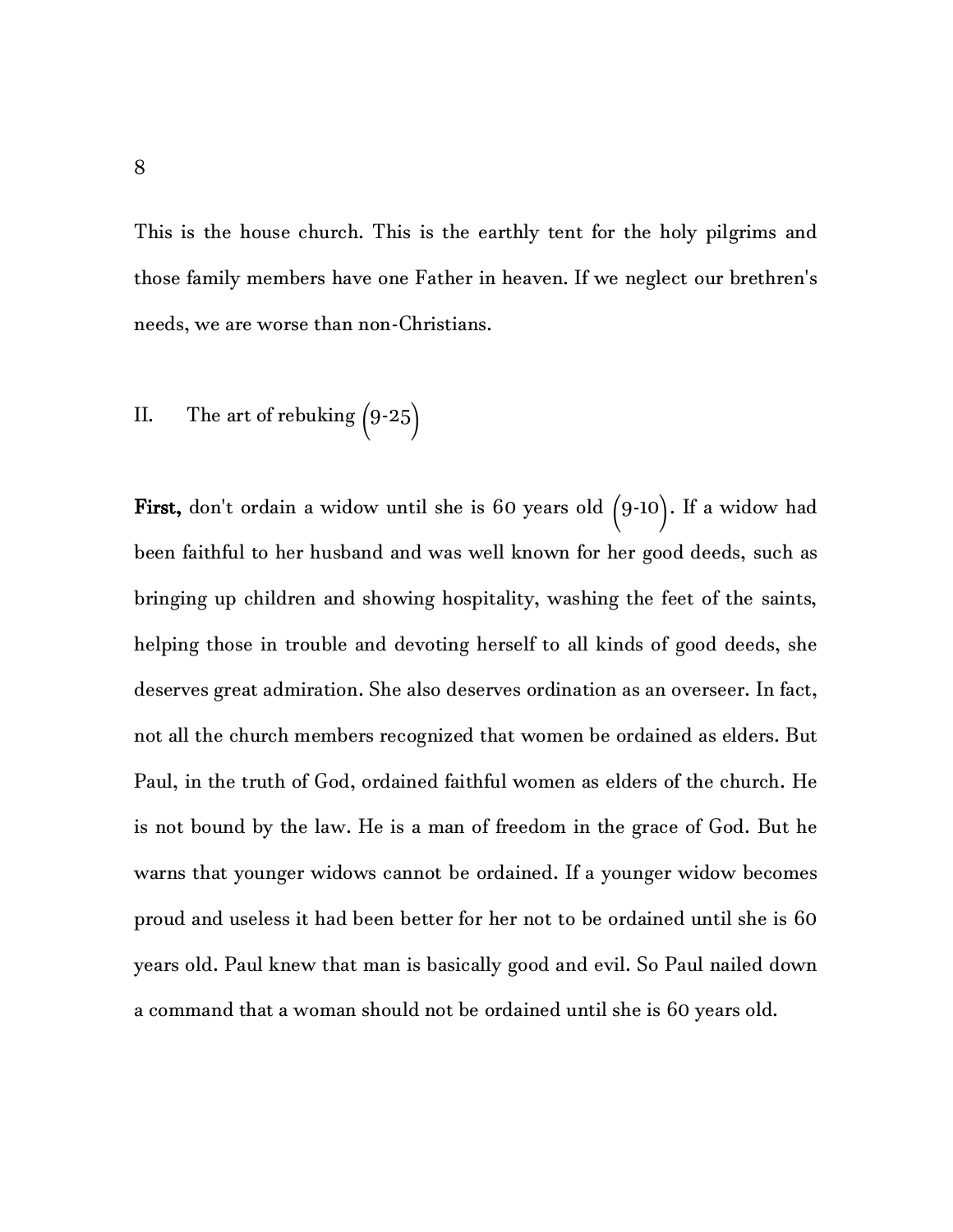Second, young widows should not become idlers or gossips  $(11-16)$ . As we know well, and history attests, widows are known as lonely people. As we know well, there is a prison in order to imprison criminals. It is to punish the person by isolating him from others. In short, he suffers from loneliness. There are many kinds of sufferings, but loneliness is the most painful suffering. Ninety percent of mental patients became mental patients because of their loneliness.

In order to solve the widows' problem of being idlers and gossips, Paul suggests a solution. Look at verse 14. "So I counsel younger widows to marry, to have children, to manage their homes and to give the enemy no opportunity for slander." The devil cannot miss the opportunity of devouring widows. So Paul advised Timothy to allow younger widows to get married so that they might have children and as a result become very busy to take care of children. But it is the last resort to allow the younger widows to marry because their marriage brings judgment on themselves, "because they have broken their first pledge" (12). When they married first, they vowed to God that they would not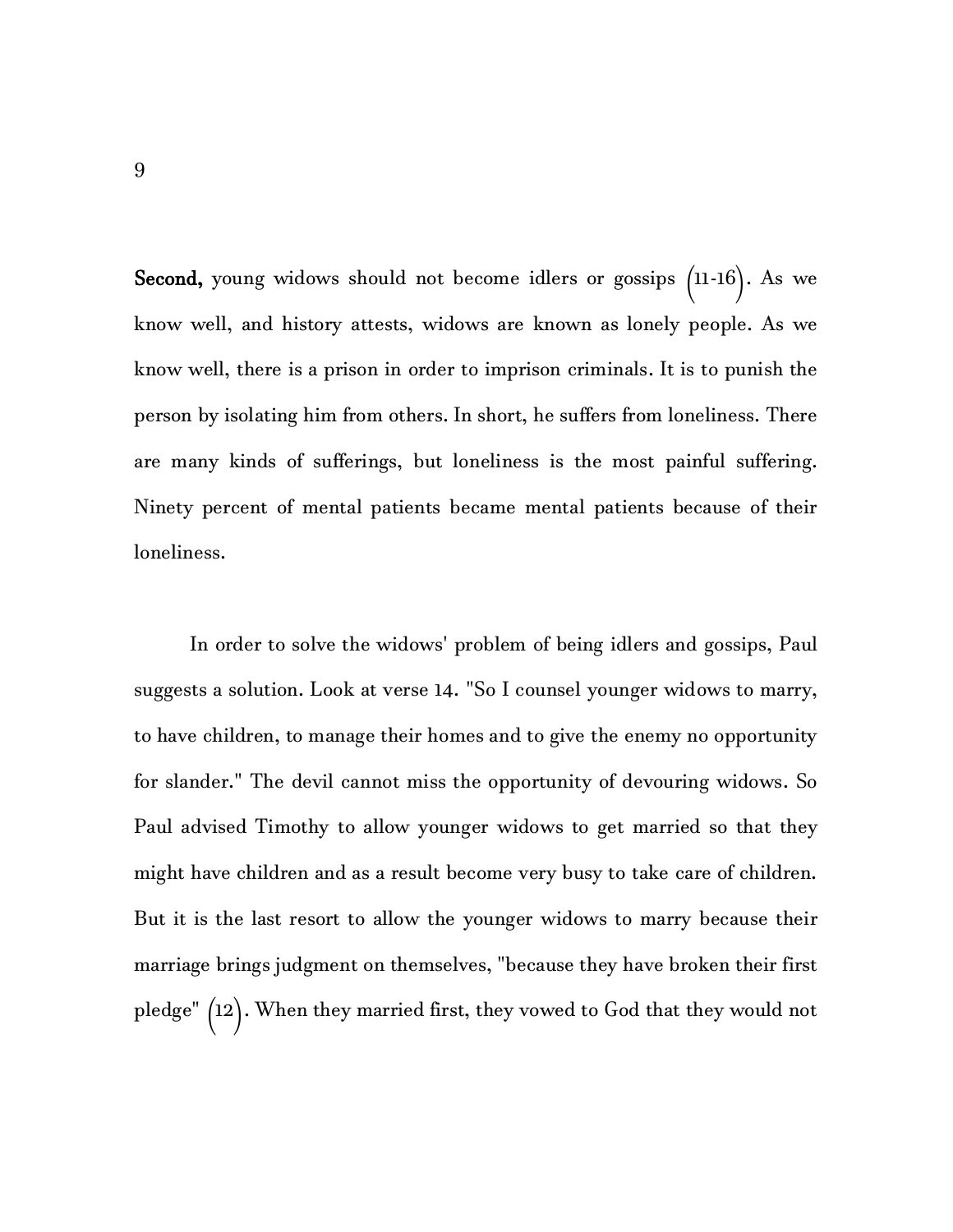separate except for death. There was a beautiful Moabite woman. But she became a young widow. She was not a widow because she had the pledge in her heart at the time of holy matrimony. She said, "May the Lord deal with me, be it ever so severely, if anything but death separates you and me" (Ru 1:17b). So Paul admonishes Christians to take care of those widows who were living in other Christian families (16).

Third, elders are worthy of double honor (17-19). Look at verse 17. "The elders who direct the affairs of the church well are worthy of double honor, especially those whose work is preaching and teaching." Why do they deserve double honor? Because they devote themselves to preaching and teaching. In other words, Christians must learn how to see with respect those who devote themselves to the ministry of the word. At that time there were so many who were coming to study the Bible (Ac 28:23). Those Bible teachers did not have to support themselves. So Paul says they deserve support (Deut 25:4; Lk  $10:7$ .

Fourth, obvious sinners and hidden sinners (20-25). Paul says that those who sin are to be rebuked publicly, so that others may take warning (20). It should be done fairly  $(21)$ . Many who were ambitious to be ordained worked diligently to be recognized as good leaders. Paul says in verse 22, "Do not be hasty in the laying on of hands, and do not share in the sins of others. Keep yourself pure." A Christian leader must have spiritual insight to see a man's inner motive, whether he works for God from the heart or to satisfy his selfish ambition.